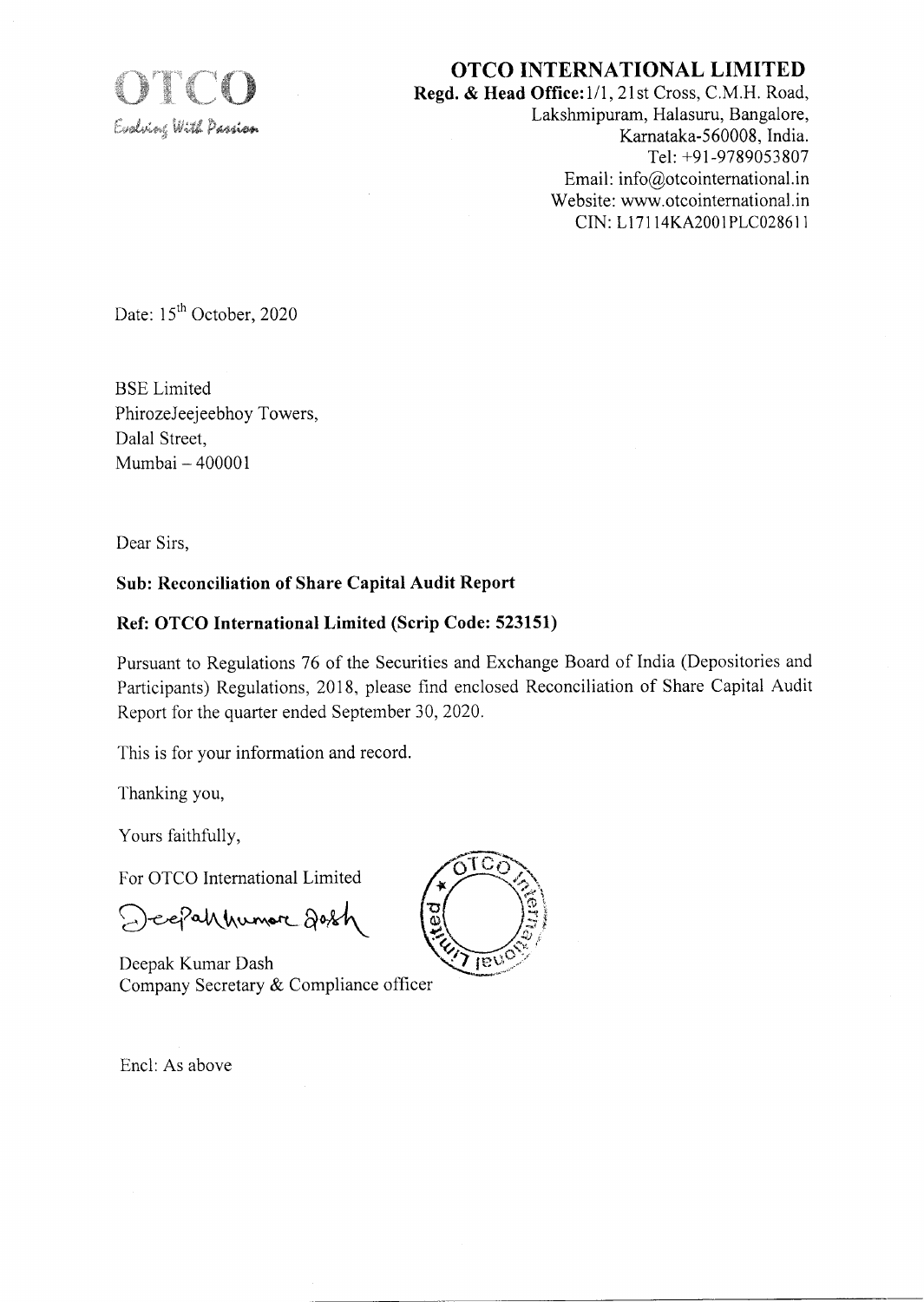

## Rajesh Agrawal & Associates Practicing Company Secretaries

#### RECONCILIATION OF SHARE CAPITAL AUDIT REPORT

- 1. For Quarter Ended 30<sup>th</sup> September, 2020
- 2. ISIN

- 3. Face Value
- 4. Name of the Company

Rs. 2/- each

INE910B0l028

OTCO INTERNATIONAL LIMITED

No.1/1, 21<sup>st</sup> Cross, C.M.H Road, Lakshmipuram, Halasuru, Bangalore - 560008

6. Correspondence Address

5. Registered Office Address

1. Telephone & Faxes

No.1/1, 21<sup>st</sup> Cross, C.M.H Road, Lakshmipuram, Halasuru, Bangalore - 560008

Tel: +91-80-25296825 +9 1 -9789053 807

8. Email Address

Name of Stock Exchange where the Company's securities are listed 9.

info@otcointemational.in

BSE Limited, Mumbai



R.No.8, 3rd Floor, Sri Varu Towers, Green Glen Layout, Bellandur, Bangalore - 560103, Ph.: +91-80 41102132 Cell: 8792451192, Email: ra@csrajeshag.com,csrajeshag@gmail.com,www.csrajeshag.com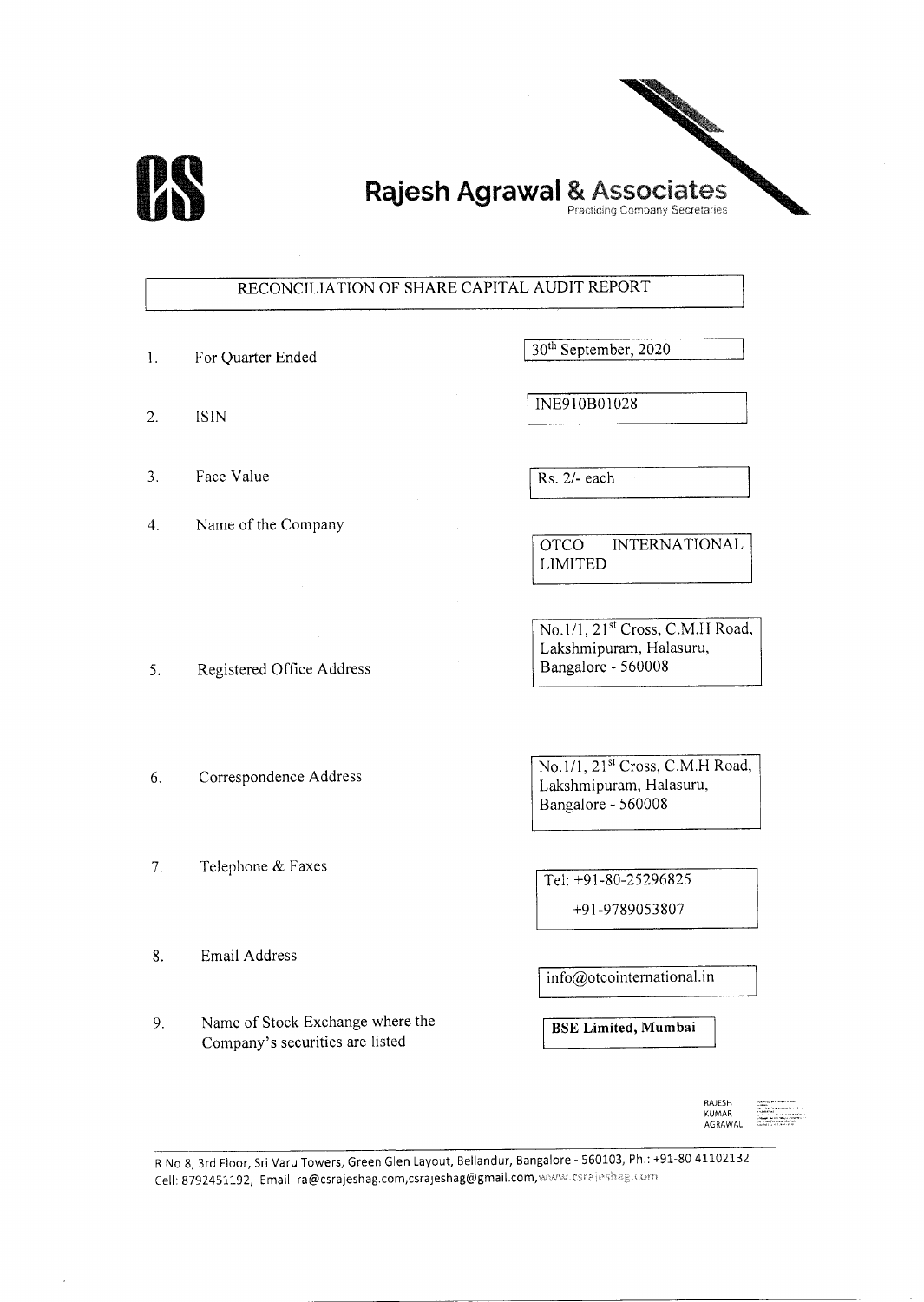| 10. | Issued Capital                      | No. of Shares | % of total<br>issued<br>capital |
|-----|-------------------------------------|---------------|---------------------------------|
|     |                                     | 1,29,68,120   | 100.00                          |
| 11. | Listed Capital (BSE, Mumbai)        | 1,29,68,120   | 100.00                          |
| 12. | Held in dematerialized form in CDSL | 7,18,983      | 5.54                            |

 $13.$ Held in dematerialized form in NSDL

 $14.$ Held in physical

15. Total no. of shares  $(12+13+14)$ 

16. Reasons for difference if any between  $(10 \& 11)$ ,  $(10\&15)$  and  $(11 \& 15)$ 

# 1,15,28,862  $88.90$

 $7,20,275$  $5.56$ 

 $1,29,68,120$  $100.00$ 

No difference.

RAJESH KUMAR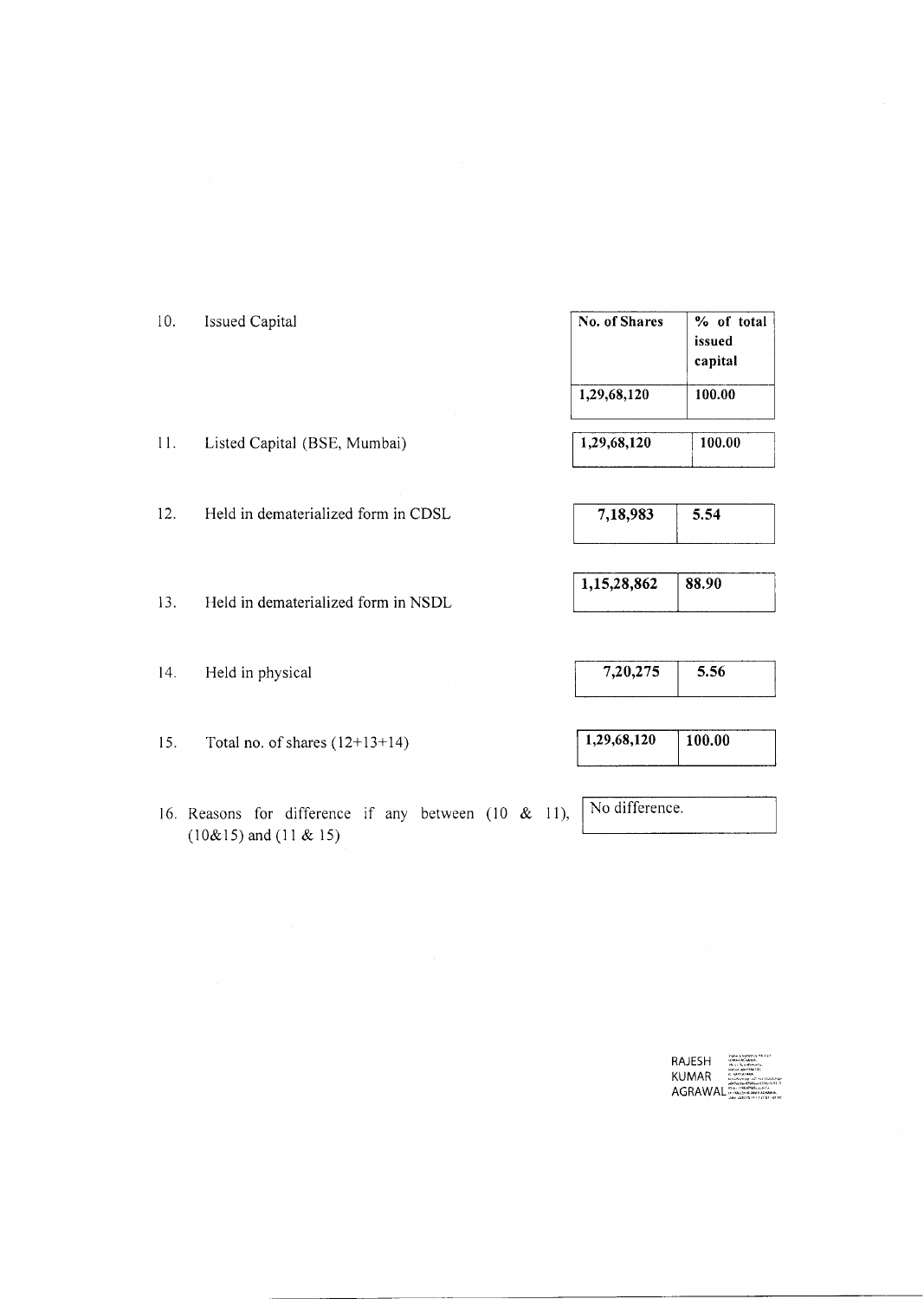17. Certifying the details of changes in share capital during the quarter under consideration as per table below.

| Particulars**** | of<br>No.<br>shares | Applied<br>not<br>applied<br>for<br>listing | Listed<br>on<br>Stock<br>Exchange<br>(specify<br>names) | Whether<br>intimated<br>to CDSL | Whether<br>intimated<br>to NSDL | $ln-$<br>principle<br>approval<br>pending<br>for<br><b>SE</b><br>(Specify)<br>names) |
|-----------------|---------------------|---------------------------------------------|---------------------------------------------------------|---------------------------------|---------------------------------|--------------------------------------------------------------------------------------|
|                 |                     |                                             | <b>NIL</b>                                              |                                 |                                 |                                                                                      |

+\*\*Rights, Bonus, Preferential Issue, ESOPs, Amalgamation, Conversion, Buyback, Capital Reduction, Forfeiture, Any other (to specify).

18. Register of Members is updated (Yes/No)

If not, updated up to which date

| Yes |  |  |
|-----|--|--|
| N.A |  |  |
|     |  |  |

19. Reference of Previous Quarter with regards to excess dematerialized shares, if any

| ΙiΙ |  |  |
|-----|--|--|
|     |  |  |
|     |  |  |
|     |  |  |
|     |  |  |

20. Has the company resolved the matter mentioned in Point No. 19 above in the current quarter? If not, reason why? - N.A-

21. Mentioned the total no. of requests, if any, confirmed after 21 days and the total no. of requests pending beyond 21 days with the reasons for delay:

| Total No. of demat requests   | No. of requests | of<br>No.<br>Shares | Reason for delay |
|-------------------------------|-----------------|---------------------|------------------|
| Confirmed after 21 Days       |                 | Nil                 |                  |
| Pending for more than 21 days |                 | Nil                 |                  |

| RAJESH  | Creately signed by 38 Born Crayle<br><b>ACABALL</b><br>ONE cared displays contain                                     |
|---------|-----------------------------------------------------------------------------------------------------------------------|
| KUMAR   | pagalCode 1550101 insidelities And<br>seattumber af trindbrautereine<br>Several Madernal 10003472 (1990) col. "Month" |
| AGRAWAL | Whereastle, environmentalist<br>4634441<br>New 2020 1014 13 Auch welche                                               |